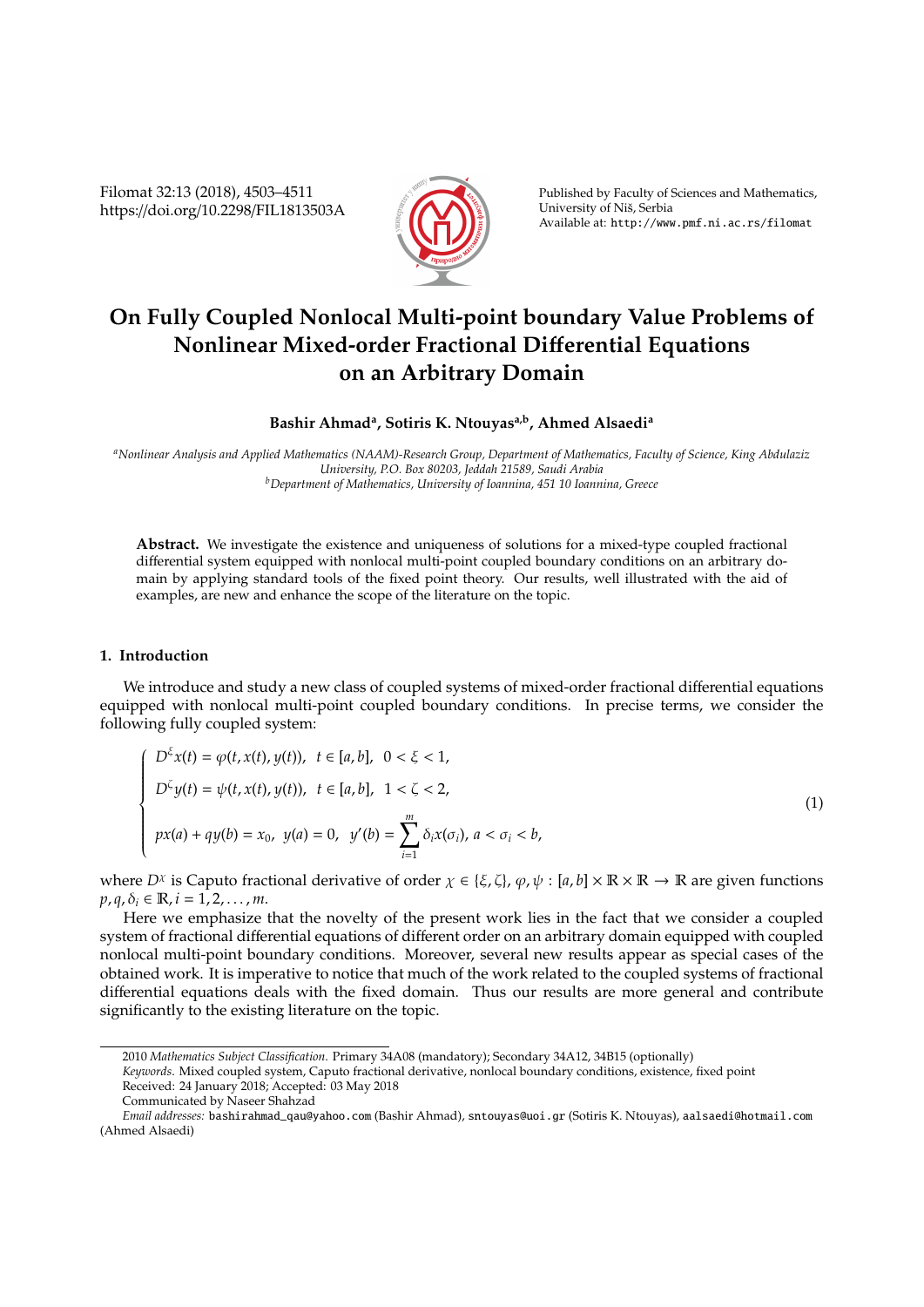Fractional differential equations appear in the mathematical modeling of many real world phenomena occurring in engineering and scientific disciplines, for instance, see the works [1]-[6]. Mathematical models based on fractional order integral and differential operators yield more insight into the characteristics of the associated phenomena as such operators are nonlocal in nature in contrast to the classical ones. In particular, coupled systems of fractional order differential equations have received a great attention in view of their great utility in handling and comprehending the practical issues such as synchronization of chaotic systems [7, 8], anomalous diffusion [9], ecological effects [10], etc. For some recent theoretical results on the topic, we refer the reader to a series of papers [11]-[15] and the references cited therein.

An auxiliary result related to a linear variant of the problem (1) is established in Section 2, while the main results are obtained in Section 3. Examples illustrating the main results are discussed in Section 4.

### **2. Preliminaries**

Let us recall some preliminary concepts of fractional calculus [3].

**Definition 2.1.** *Let h be a locally integrable real-valued function on* −∞ ≤ *a* < *t* < *b* ≤ +∞. *The Riemann–Liouville fractional integral*  $I^{\alpha}_{a}$  *of order*  $\alpha \in \mathbb{R}$  ( $\alpha > 0$ ) *is defined as* 

$$
I_a^{\alpha}h(t) = (h * K_{\alpha})(t) = \frac{1}{\Gamma(\alpha)} \int_a^t (t - s)^{\alpha - 1} h(s) ds,
$$

*where*  $K_{\alpha}(t) = \frac{t^{\alpha-1}}{\Gamma(\alpha)}$  $\frac{f^{n-1}}{\Gamma(\alpha)}$ ,  $\Gamma$  denotes the Euler gamma function.

**Definition 2.2.** Let  $h \in L^1[a,b]$ ,  $-\infty \le a < t < b \le +\infty$  and  $h * K_{m-\alpha} \in W^{m,1}[a,b]$ ,  $m = [\alpha] + 1, \alpha > 0$ , where *Wm*,<sup>1</sup> [*a*, *b*] *is the Sobolev space defined as*

$$
W^{m,1}[a,b] = \left\{ h \in L^1[a,b] : \frac{d^m}{dt^m} h \in L^1[a,b] \right\}.
$$

*The Riemann–Liouville fractional derivative*  $D_a^{\alpha}$  *of order*  $\alpha > 0$  *(m – 1 <*  $\alpha$  *< m, m*  $\in \mathbb{N}$ *) is defined as* 

$$
D_a^{\alpha}h(t) = \frac{d^m}{dt^m}I_a^{1-\alpha}h(t) = \frac{1}{\Gamma(m-\alpha)}\frac{d^m}{dt^m}\int_a^t (t-s)^{m-1-\alpha}h(s)ds.
$$

**Definition 2.3.** Let  $h \in L^1[a,b]$ ,  $-\infty \le a < t < b \le +\infty$  and  $h * K_{m-\alpha} \in W^{m,1}[a,b]$ ,  $m = [\alpha]$ ,  $\alpha > 0$ . The Caputo *fractional derivative* <sup>*c*</sup> $D_a^{\alpha}$  *of order*  $\alpha \in \mathbb{R}$  (*m* − 1 <  $\alpha$  < *m*, *m* ∈  $\mathbb{N}$ ) *is defined as* 

$$
{}^{c}D_{a}^{\alpha}h(t) = D_{a}^{\alpha}\left[h(t) - h(a) - h'(a)\frac{(t-a)}{1!} - \ldots - h^{(m-1)}(a)\frac{(t-a)^{m-1}}{(m-1)!}\right].
$$

**Remark 2.4.** *If*  $h \in C^m[a, b]$ , then the Caputo fractional derivative <sup>*c*</sup>D<sub>a</sub><sup> $\alpha$ </sup> of order  $\alpha \in \mathbb{R}$  ( $m-1 < \alpha < m$ ,  $m \in \mathbb{N}$ ) is *defined as*

$$
{}^{c}D_{a}^{\alpha}\left[h\right](t)=I_{a}^{1-\alpha}h^{(m)}\left(t\right)=\frac{1}{\Gamma\left(m-\alpha\right)}\int\limits_{a}^{t}\left(t-s\right)^{m-1-\alpha}h^{(m)}\left(s\right)ds.
$$

In the sequel, the Riemann–Liouville fractional integral  $I_a^{\alpha}$  and the Caputo fractional derivative  ${}^cD_a^{\alpha}$  with  $a = 0$  are respectively denoted by  $I^{\alpha}$  and  ${}^{c}D^{\alpha}$ .

It is well known that

1. If  $\alpha + \beta > 1$ , then the equation  $(I^{\alpha}I^{\beta}u)(t) = (I^{\alpha+\beta}u)(t)$ ,  $t \in J$  is satisfied for  $u \in L^1(J, \mathbb{R})$ .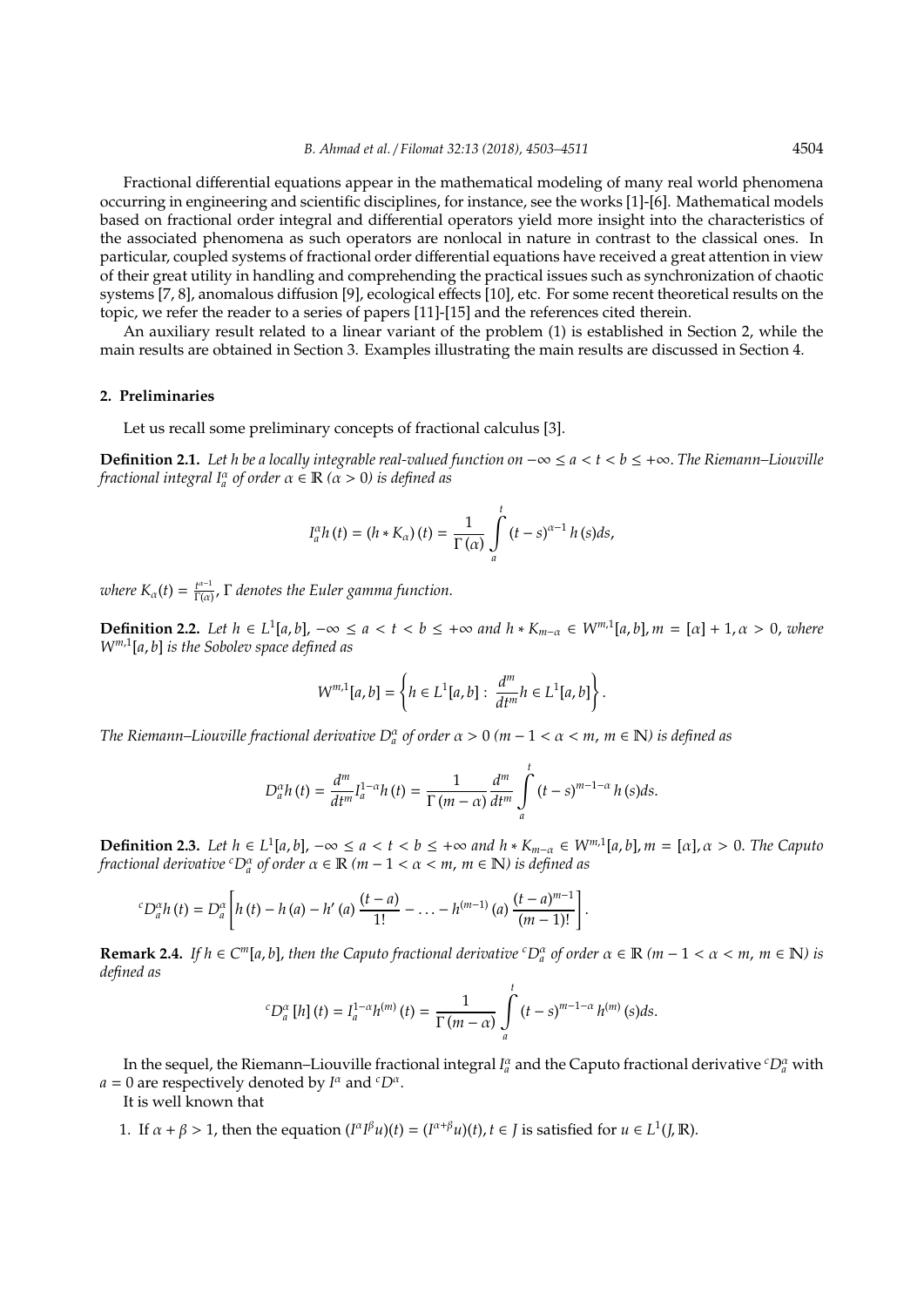- 2. Let  $\beta > \alpha$ . Then the equation  $(D^{\alpha}I^{\beta}u)(t) = (I^{\beta-\alpha}u)(t), t \in J$  holds for  $u \in C(J, \mathbb{R})$ .
- 3. Let  $n = [\alpha] + 1$  if  $\alpha \notin \mathbb{N}$  and  $n = \alpha$  if  $\alpha \in \mathbb{N}$ . Then  $D^{\alpha}t^k = 0$  for  $k \in \{0, 1, 2, ..., n 1\}$ ;  $D^{\alpha}t^{\beta 1} =$  $\Gamma(\beta)$  $\frac{\Gamma(\beta)}{\Gamma(\beta-\alpha)}t^{\beta-\alpha-1}, \ \beta>n; \ I^{\alpha}t^{\beta-1} = \frac{\Gamma(\beta)}{\Gamma(\beta+\alpha)}.$  $\frac{1(\beta)}{\Gamma(\beta+\alpha)}t^{\beta+\alpha-1}.$

Now we present an important result to analyze the problem (1).

**Lemma 2.5.** Let 
$$
\lambda := p + q(b - a) \sum_{i=1}^{m} \delta_i \neq 0
$$
 and  $\bar{\varphi}, \bar{\psi} \in C[a, b]$ . Then the unique solution of the system\n
$$
\begin{cases}\nD^{\xi}x(t) = \bar{\varphi}(t), \quad t \in [a, b], \quad 0 < \xi < 1, \\
D^{\zeta}y(t) = \bar{\psi}(t), \quad t \in [a, b], \quad 1 < \zeta < 2, \\
px(a) + qy(b) = x_0, \quad y(a) = 0, \quad y'(b) = \sum_{i=1}^{m} \delta_i x(\sigma_i),\n\end{cases} \tag{2}
$$

*is given by the following pair of integral equations*

$$
x(t) = I^{\xi} \bar{\varphi}(t) + \frac{1}{\lambda} \Big[ x_0 - qI^{\zeta} \bar{\psi}(b) + q(b-a)(I^{\zeta-1} \bar{\psi}(b) - \sum_{i=1}^{m} \delta_i I^{\xi} \bar{\varphi}(\sigma_i)) \Big], \tag{3}
$$

$$
y(t) = I^{\zeta}\bar{\psi}(t) - \frac{t-a}{\lambda} \Big[ p(I^{\zeta-1}\bar{\psi}(b) - \sum_{i=1}^{m} \delta_i I^{\xi} \bar{\varphi}(\sigma_i)) - \sum_{i=1}^{m} \delta_i (x_0 - qI^{\zeta}\bar{\psi}(b)) \Big].
$$
 (4)

**Proof.** As argued in [3], the solutions of fractional differential equations in (2) can be written as

$$
x(t) = I^{\xi}\bar{\varphi}(t) + c_1 \quad \text{and} \quad y(t) = I^{\zeta}\bar{\psi}(t) + c_2 + c_3(t - a), \tag{5}
$$

where  $c_i \in \mathbb{R}$  (*i* = 1, 2, 3) are arbitrary constants. Using the condition  $y(a) = 0$  in (5), we get  $c_2 = 0$ , while making use of the conditions  $px(a) + qy(b) = x_0$  and  $y'(b) = \sum_{i=1}^{m} \delta_i x(\sigma_i)$  in (5) yields the following system

$$
pc_1 + q(b-a)c_3 = x_0 - qI^{\zeta}\bar{\psi}(b),
$$
  

$$
\sum_{i=1}^m \delta_i c_1 - c_3 = I^{\zeta-1}\bar{\psi}(b) - \sum_{i=1}^m \delta_i I^{\zeta}\bar{\varphi}(\sigma_i).
$$

Solving the above system for  $c_1$  and  $c_3$ , we find that

$$
c_1 = \frac{1}{\lambda} \Big[ x_0 - qI^{\zeta} \bar{\psi}(b) + q(b-a)(I^{\zeta-1} \bar{\psi}(b) - \sum_{i=1}^m \delta_i I^{\zeta} \bar{\varphi}(\sigma_i)) \Big]
$$

and

$$
c_3 = -\frac{1}{\lambda} \Big[ p(I^{\zeta-1} \bar{\psi}(b) - \sum_{i=1}^m \delta_i I^{\xi} \bar{\varphi}(\sigma_i)) - \sum_{i=1}^m \delta_i (x_0 - q I^{\zeta} \bar{\psi}(b)) \Big],
$$

which, on substituting in (5), completes the solutions (3) and (4). The converse follows by direct computation.

In the following, for brevity, we use the notations:

$$
L_1 = \frac{(b-a)^{\xi}}{\Gamma(\xi+1)} + \frac{q(b-a)}{|\lambda|\Gamma(\xi+1)} \sum_{i=1}^m |\delta_i| (\sigma_i - a)^{\xi}, \ M_1 = \frac{q}{|\lambda|} \frac{(b-a)^{\zeta}(\zeta+1)}{\Gamma(\zeta+1)}, \tag{6}
$$

$$
L_2 = \frac{p(b-a)}{|\lambda|\Gamma(\xi+1)} \sum_{i=1}^m |\delta_i| (\sigma_i - a)^{\xi}, \ M_2 = \frac{(b-a)^{\zeta}}{\Gamma(\zeta+1)} \bigg(1 + \frac{p\zeta}{|\lambda|} + q(b-a) \sum_{i=1}^m |\delta_i|\bigg). \tag{7}
$$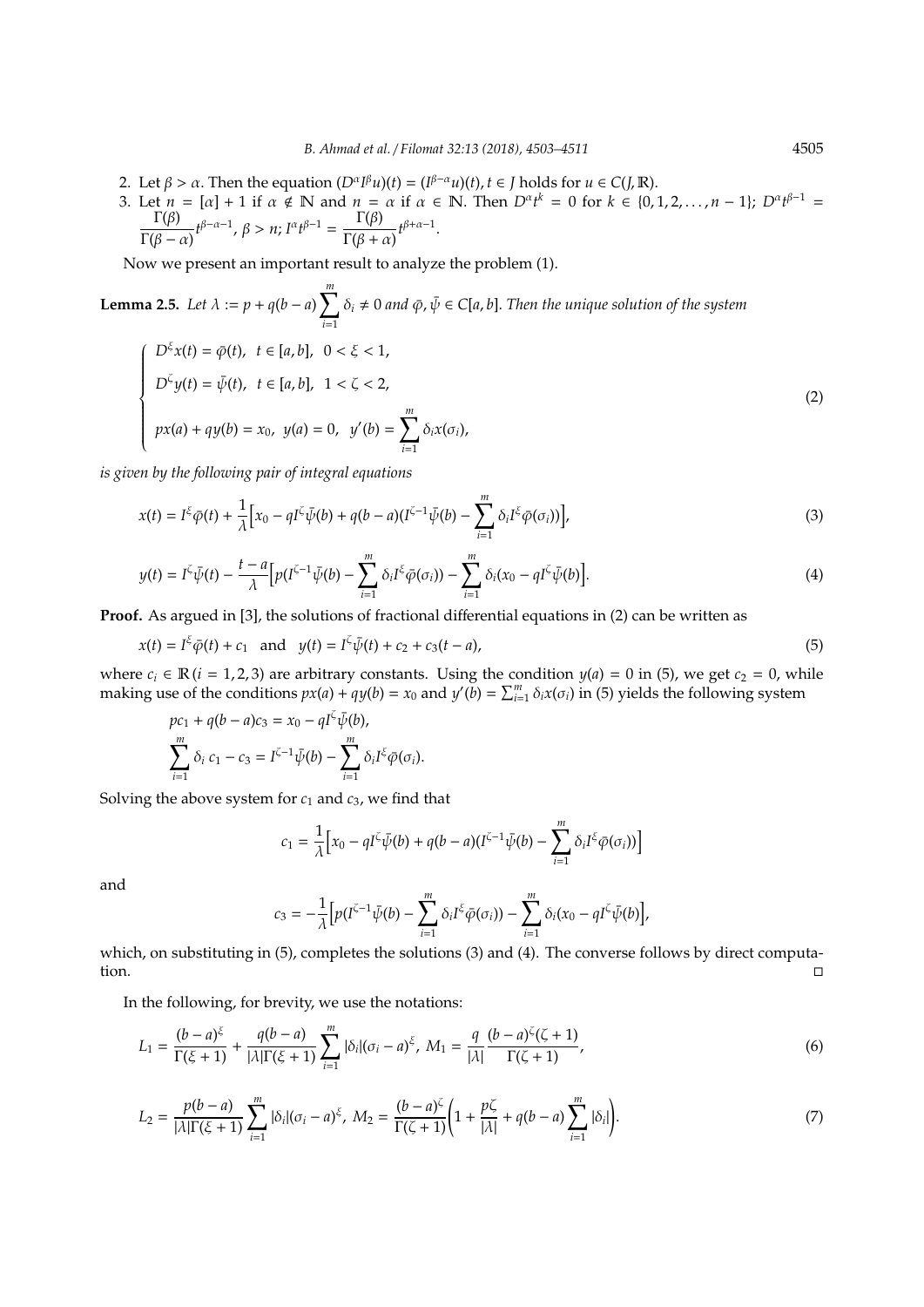## **3. Main Results**

In view of Lemma 2.5, we define an operator  $T : X \times X \rightarrow X \times X$  by

$$
T(x, y)(t) = \begin{pmatrix} T_1(x, y)(t) \\ T_2(x, y)(t) \end{pmatrix},
$$

where  $(X \times X, \|(x, y)\|)$  is a Banach space equipped with norm  $\|(x, y)\| = \|x\| + \|y\|$ ,  $x, y \in X$   $(X = \{x(t)|x(t) \in X\})$ *C*([*a*, *b*], **R**)} is a Banach space associated with the norm  $||x|| = \sup\{|x(t)|, t \in [a, b]\}\)$ ,

$$
T_1(x,y)(t)=I^{\xi}\bar{\varphi}(t)+\frac{1}{\lambda}\Big[x_0-qI^{\zeta}\bar{\psi}(b)+q(b-a)(I^{\zeta-1}\bar{\psi}(b)-\sum_{i=1}^m\delta_iI^{\xi}\bar{\varphi}(\sigma_i))\Big],
$$

$$
T_2(x,y)(t)=I^{\zeta}\bar{\psi}(t)-\frac{t-a}{\lambda}\Big[p(I^{\zeta-1}\bar{\psi}(b)-\sum_{i=1}^m\delta_iI^{\zeta}\bar{\varphi}(\sigma_i))-\sum_{i=1}^m\delta_i(x_0-qI^{\zeta}\bar{\psi}(b)\Big],
$$

and  $\bar{\varphi}(t) = \varphi(t, x(t), y(t))$  and  $\bar{\psi}(t) = \psi(t, x(t), y(t)).$ 

In our first result, we establish the uniqueness of solutions for the system (1) by applying contraction mapping principle due to Banach.

### **Theorem 3.1.** *Assume that*

 $(H_1)$   $\varphi, \psi : [a, b] \times \mathbb{R} \times \mathbb{R} \to \mathbb{R}$  *are continuous functions and there exist positive constants*  $\ell_1$  *and*  $\ell_2$  *such that for all t* ∈ [*a*, *b*] *and x<sup>i</sup>* , *y<sup>i</sup>* ∈ R, *i* = 1, 2, *we have*

$$
|\varphi(t, x_1, x_2) - \varphi(t, y_1, y_2)| \le \ell_1(|x_1 - y_1| + |x_2 - y_2|),
$$
  

$$
|\psi(t, x_1, x_2) - \psi(t, y_1, y_2)| \le \ell_2(|x_1 - y_1| + |x_2 - y_2|).
$$

*If*

$$
(L_1 + L_2)\ell_1 + (M_1 + M_2)\ell_2 < 1,\tag{8}
$$

*where*  $L_1$ ,  $M_1$  and  $L_2$ ,  $M_2$  are respectively given by (6) and (7), then the system (1) has a unique solution on [a, b].

**Proof.** Define  $\sup_{t \in [a,b]} \varphi(t,0,0) = N_1 < \infty$  and  $\sup_{t \in [a,b]} \psi(t,0,0) = N_2 < \infty$  and  $r > 0$  such that

$$
r>\frac{\frac{|x_0|}{|\lambda|}\Big(1+(b-a)\sum_{i=1}^m|\delta_i|\Big)+(L_1+L_2)N_1+(M_1+M_2)N_2}{1-(L_1+L_2)\ell_1-(M_1+M_2)\ell_2}.
$$

In the first step, we show that  $TB_r \subset B_r$ , where  $B_r = \{(x, y) \in X \times X : ||(x, y)|| \le r\}$ . By the assumption  $(H_1)$ , for  $(x, y) ∈ B<sub>r</sub>, t ∈ [a, b],$  we have

$$
|\varphi(t, x(t), y(t))| \leq |\varphi(t, x(t), y(t)) - \varphi(t, 0, 0)| + |\varphi(t, 0, 0)|
$$
  
\n
$$
\leq \ell_1(|x(t)| + |y(t)|) + N_1
$$
  
\n
$$
\leq \ell_1(||x|| + ||y||) + N_1 \leq \ell_1 r + N_1.
$$
\n(9)

Similarly, we can get

$$
|\psi(t, x(t), y(t))| \le \ell_2(||x|| + ||y||) + N_2 \le \ell_2 r + N_2. \tag{10}
$$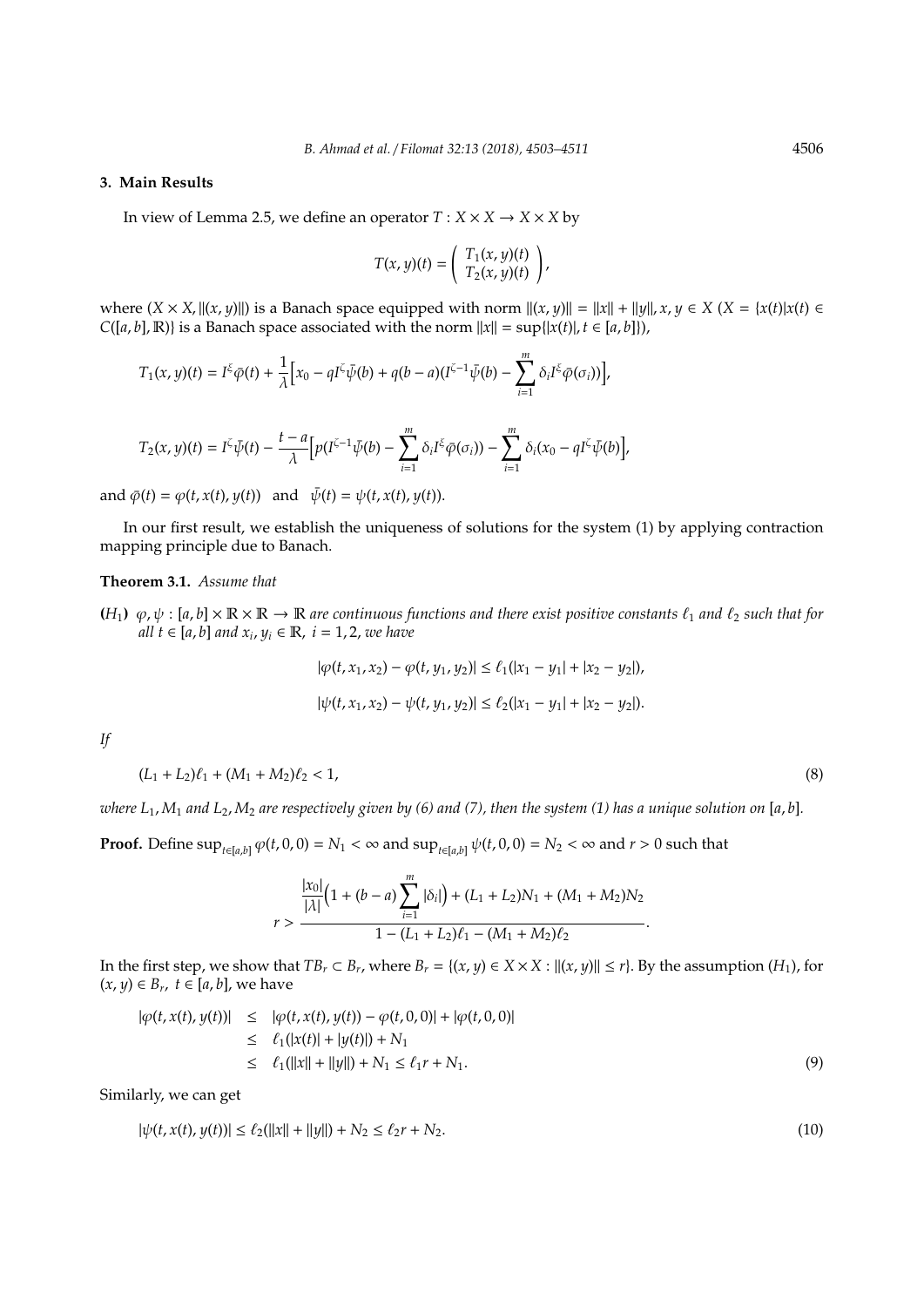Using (9) and (10), we obtain

$$
|T_{1}(x,y)(t)| \leq \frac{(b-a)^{\xi}}{\Gamma(\xi+1)} ||\bar{\varphi}|| + \frac{1}{|\lambda|} \Big[ |x_{0}| + q \frac{(b-a)^{\zeta}}{\Gamma(\zeta+1)} ||\bar{\psi}||
$$
  
+
$$
+q(b-a) \Big( \frac{(b-a)^{\zeta-1}}{\Gamma(\zeta)} ||\bar{\psi}|| + \sum_{i=1}^{m} |\delta_{i}| \frac{(\sigma_{1}-a)^{\xi}}{\Gamma(\xi+1)} ||\bar{\varphi}|| \Big) \Big]
$$
  

$$
\leq \frac{|x_{0}|}{|\lambda|} + \Big[ \frac{(b-a)^{\xi}}{\Gamma(\xi+1)} + \frac{q(b-a)}{|\lambda| \Gamma(\xi+1)} \sum_{i=1}^{m} |\delta_{i}| (\sigma_{i}-a)^{\xi} \Big] (\ell_{1}r + N_{1})
$$
  
+
$$
\frac{q}{|\lambda|} \frac{(b-a)^{\zeta}(\zeta+1)}{\Gamma(\zeta+1)} (\ell_{2}r + N_{2})
$$
  
= 
$$
\frac{|x_{0}|}{|\lambda|} + (L_{1}\ell_{1} + M_{1}\ell_{2})r + L_{1}N_{1} + M_{1}N_{2},
$$

which implies that

$$
||T_1(x,y)|| \le \frac{|x_0|}{|\lambda|} + (L_1 \ell_1 + M_1 \ell_2) r + L_1 N_1 + M_1 N_2,
$$

where we have taken the norm for  $t \in [a, b]$ . Likewise, we can find that

$$
||T_2(x,y)|| \leq \frac{(b-a)|x_0|}{|\lambda|} \sum_{i=1}^m |\delta_i| + (L_2 \ell_1 + M_2 \ell_2) r + L_2 N_1 + M_2 N_2.
$$

Consequently,

$$
\begin{array}{rcl}\n||T(x,y)|| & \leq & \frac{|x_0|}{|\lambda|} + \frac{(b-a)|x_0|}{|\lambda|} \sum_{i=1}^m |\delta_i| \\
& & + [(L_1 + L_2)\ell_1 + (M_1 + M_2)\ell_2]r + (L_1 + L_2)N_1 + (M_1 + M_2)N_2 \leq r.\n\end{array}
$$

Now, for  $(x_1, y_1)$ ,  $(x_2, y_2) \in X \times X$  and for any  $t \in [a, b]$ , we get

$$
|T_1(x_2, y_2)(t) - T_1(x_1, y_1)(t)|
$$
  
\n
$$
\leq \left[ \frac{(b-a)^{\xi}}{\Gamma(\xi+1)} + \frac{q(b-a)}{|\lambda|\Gamma(\xi+1)} \sum_{i=1}^m |\delta_i| (\sigma_i - a)^{\xi} \right] \ell_1(||x_2 - x_1|| + ||y_2 - y_1||)
$$
  
\n
$$
+ \frac{q}{|\lambda|} \frac{(b-a)^{\zeta}(\zeta+1)}{\Gamma(\zeta+1)} \ell_2(||x_2 - x_1|| + ||y_2 - y_1||)
$$
  
\n
$$
= (L_1 \ell_1 + M_1 \ell_2)(||x_2 - x_1|| + ||y_2 - y_1||),
$$

which implies that

$$
||T_1(x_2, y_2) - T_1(x_1, y_1)|| \le (L_1 \ell_1 + M_1 \ell_2)(||x_2 - x_1|| + ||y_2 - y_1||). \tag{11}
$$

Similarly, we find that

$$
||T_2(x_2, y_2)(t) - T_2(x_1, y_1)|| \le (L_2\ell_1 + M_2\ell_2)(||x_2 - x_1|| + ||y_2 - y_1||). \tag{12}
$$

It follows from (11) and (12) that

$$
||T(x_2, y_2) - T(x_1, y_1)|| \le [(L_1 + L_2)\ell_1 + (M_1 + M_2)\ell_2] (||x_2 - x_1|| + ||y_2 - y_1||).
$$

From the above inequality, we deduce that *T* is a contraction in view of the condition (8). Hence it follows by Banach's fixed point theorem that there exists a unique fixed point for the operator *T*, which corresponds to a unique solution of problem (1) on  $[a, b]$ .

In the following result, we apply Leray-Schauder alternative ([16] p. 4) to prove the existence of solutions for the problem (1).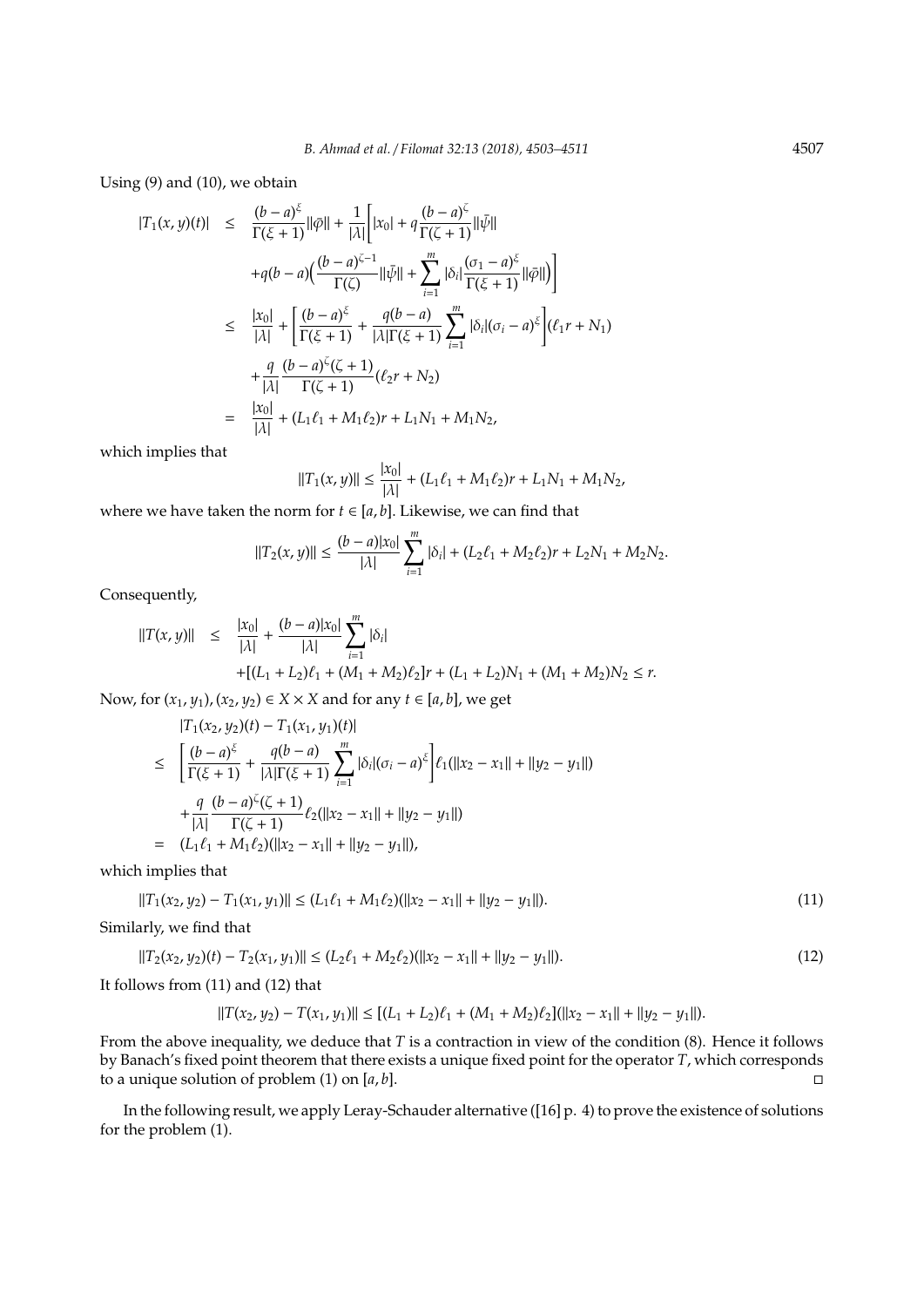**Theorem 3.2.** *Assume that*

 $(H_2)$   $\varphi, \psi : [a, b] \times \mathbb{R} \times \mathbb{R} \to \mathbb{R}$  are continuous functions and there exist real constants  $k_i, \gamma_i \ge 0$ , (*i* = 1, 2) and  $k_0 > 0$ ,  $\gamma_0 > 0$  *such that*  $\forall x, y \in \mathbb{R}$ ,

$$
|\varphi(t, x, y)| \le k_0 + k_1 |x| + k_2 |y|,
$$
  

$$
|\psi(t, x, y)| \le \gamma_0 + \gamma_1 |x| + \gamma_2 |y|.
$$

*Then, the system (1) has at least one solution on* [*a*, *b*] *provided that*

$$
(L_1 + L_2)k_1 + (M_1 + M_2)\gamma_1 < 1 \quad \text{and} \quad (L_1 + L_2)k_2 + (M_1 + M_2)\gamma_2 < 1,\tag{13}
$$

*where*  $L_1$ ,  $M_1$  *and*  $L_2$ ,  $M_2$  *are respectively given by (6) and (7).* 

**Proof.** Observe that continuity of the operator  $T : X \times X \rightarrow X \times X$  follows from continuity of functions  $\varphi$  and  $\psi$ . Next, let  $\Omega \subset X \times X$  be bounded such that

$$
|\varphi(t,x(t),y(t))| \leq K_1, \quad |\psi(t,x(t),y(t))| \leq K_2, \ \forall (x,y) \in \Omega,
$$

for positive constants  $K_1$  and  $K_2$ . Then for any  $(x, y) \in \Omega$ , we have

$$
|T_1(x, y)(t)| \leq \frac{|x_0|}{|\lambda|} + \left[ \frac{(b-a)^{\xi}}{\Gamma(\xi+1)} + \frac{q(b-a)}{|\lambda| \Gamma(\xi+1)} \sum_{i=1}^m |\delta_i| (\sigma_i - a)^{\xi} \right] K_1
$$
  
+ 
$$
\frac{q}{|\lambda|} \frac{(b-a)^{\zeta}(\zeta+1)}{\Gamma(\zeta+1)} K_2
$$
  
= 
$$
\frac{|x_0|}{|\lambda|} + L_1 K_1 + M_1 K_2,
$$

which implies that

$$
||T_1(x,y)|| \le \frac{|x_0|}{|\lambda|} + L_1 K_1 + M_1 K_2.
$$

Similarly, we can be shown that

$$
||T_2(x,y)|| \leq \frac{(b-a)|x_0|}{|\lambda|} \sum_{i=1}^m |\delta_i| + L_2 K_1 + M_2 K_2.
$$

From the foregoing arguments, we deduce that the operator *T* is uniformly bounded, that is,

$$
||T(x,y)|| \leq \frac{|x_0|}{|\lambda|} + \frac{(b-a)|x_0|}{|\lambda|} \sum_{i=1}^m |\delta_i| + (L_1 + L_2)K_1 + (M_1 + M_2)K_2.
$$

Next, we show that *T* is equicontinuous. Let  $t_1, t_2 \in [a, b]$  with  $t_1 < t_2$ . Then we have

$$
|T_{1}(x(t_{2}), y(t_{2})) - T_{1}(x(t_{1}), y(t_{1}))|
$$
  
\n
$$
\leq K_{1} \left| \frac{1}{\Gamma(\xi)} \int_{a}^{t_{2}} (t_{2} - s)^{\xi - 1} ds - \frac{1}{\Gamma(\xi)} \int_{a}^{t_{1}} (t_{1} - s)^{\xi - 1} ds \right|
$$
  
\n
$$
\leq K_{1} \left\{ \frac{1}{\Gamma(\xi)} \int_{a}^{t_{1}} [(t_{2} - s)^{\xi - 1} - (t_{1} - s)^{\xi - 1}] ds + \frac{1}{\Gamma(q)} \int_{t_{1}}^{t_{2}} (t_{2} - s)^{\xi - 1} ds \right\}
$$
  
\n
$$
\leq \frac{K_{1}}{\Gamma(\xi + 1)} [2(t_{2} - t_{1})^{\xi} + |t_{2}^{\xi} - t_{1}^{\xi}|].
$$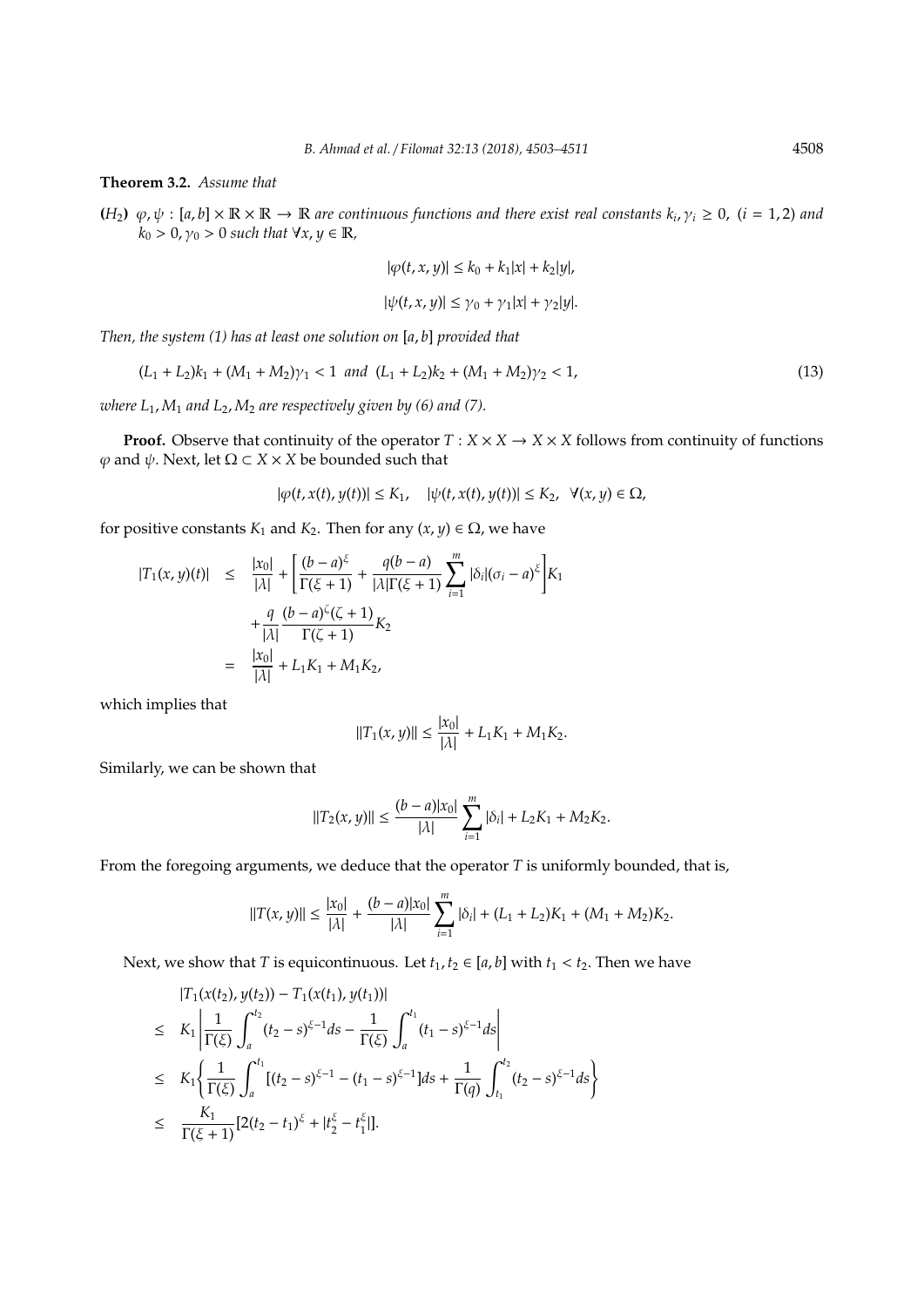Analogously, we can obtain

$$
|T_2(x(t_2), y(t_2)) - T_2(x(t_1), y(t_1))|
$$
  
\n
$$
\leq \frac{K_2}{\Gamma(\zeta + 1)} [2(t_2 - t_1)^{\zeta} + |t_2^{\zeta} - t_1^{\zeta}|]
$$
  
\n
$$
+ \frac{|t_2 - t_1|}{|\lambda|} \Bigg[ p \Big( \frac{(b - a)^{\zeta - 1}}{\Gamma(\zeta)} K_2 + \sum_{i=1}^m |\delta_i| \frac{(\sigma_1 - a)^{\zeta}}{\Gamma(\zeta + 1)} K_1 \Big) + \sum_{i=1}^m |\delta_i| q \frac{(b - a)^{\zeta}}{\Gamma(\zeta + 1)} K_2 \Bigg].
$$

This shows that the operator  $T(x, y)$  is equicontinuous. In consequence, we deduce that the operator  $T(x, y)$ is completely continuous.

Finally, we consider the set  $P = \{(x, y) \in X \times X | (x, y) = \lambda T(x, y), 0 \le \lambda \le 1\}$  and show that it is bounded. Let  $(x, y) \in \mathcal{P}$  with  $(x, y) = \lambda T(x, y)$ . For any  $t \in [a, b]$ , we have  $x(t) = \lambda T_1(x, y)(t)$ ,  $y(t) = \lambda T_2(x, y)(t)$ . Then

$$
|x(t)| \leq \frac{|x_0|}{|\lambda|} + L_1(k_0 + k_1|x| + k_2|y|) + M_1(\gamma_0 + \gamma_1|x| + \gamma_2|y|)
$$
  
= 
$$
\frac{|x_0|}{|\lambda|} + L_1k_0 + M_1\gamma_0 + (L_1k_1 + M_1\gamma_1)|x| + (L_1k_2 + M_1\gamma_2)|y|,
$$

and

$$
|y(t)| \leq \frac{(b-a)|x_0|}{|\lambda|} \sum_{i=1}^m |\delta_i| + L_2(k_0 + k_1|x| + k_2|y|) + M_2(\gamma_0 + \gamma_1|x| + \gamma_2|y|)
$$
  
= 
$$
\frac{(b-a)|x_0|}{|\lambda|} \sum_{i=1}^m |\delta_i| + L_2k_0 + M_2\gamma_0 + (L_2k_1 + M_2\gamma_1)|x| + (L_2k_2 + M_2\gamma_2)|y|.
$$

In consequence of the foregoing arguments, we deduce that

$$
||x|| \le \frac{|x_0|}{|\lambda|} + L_1 k_0 + M_1 \gamma_0 + (L_1 k_1 + M_1 \gamma_1) ||x|| + (L_1 k_2 + M_1 \gamma_2) ||y||
$$

and

$$
||y|| \leq \frac{(b-a)|x_0|}{|\lambda|} \sum_{i=1}^m |\delta_i| + L_2 k_0 + M_2 \gamma_0 + (L_2 k_1 + M_2 \gamma_1) ||x|| + (L_2 k_2 + M_2 \gamma_2) ||y||,
$$

which imply that

$$
||x|| + ||y|| \le \frac{|x_0|}{|\lambda|} + \frac{(b-a)|x_0|}{|\lambda|} \sum_{i=1}^m |\delta_i| + (L_1 + L_2)k_0 + (M_1 + M_2)\gamma_0
$$
  
+ 
$$
[ (L_1 + L_2)k_1 + (M_1 + M_2)\gamma_1] ||x|| + [(L_1 + L_2)k_2 + (M_1 + M_2)\gamma_2)] ||y||.
$$

Thus

$$
||(x,y)|| \leq \frac{1}{M_0} \Big[ \frac{|x_0|}{|\lambda|} \Big( 1 + (b-a) \sum_{i=1}^m |\delta_i| \Big) + (L_1 + L_2) k_0 + (M_1 + M_2) \gamma_0 \Big],
$$

where  $M_0 = \min\{1 - [(L_1 + L_2)k_1 + (M_1 + M_2)\gamma_1], 1 - [(L_1 + L_2)k_2 + (M_1 + M_2)\gamma_2]\}$ . Hence the set  $P$  is bounded. Thus, by Leray-Schauder alternative ([16] p. 4), we deduce that the operator *T* has at least one fixed point, which corresponds to the fact that the problem (1) has at least one solution on  $[a, b]$ .

## **4. Examples**

Let us consider the following mixed-type coupled fractional differential systems

$$
\begin{cases}\nD^{3/4}x(t) = \varphi(t, x(t), y(t)), \ D^{3/2}y(t) = \psi(t, x(t), y(t)), \ t \in [1, 2], \\
x(a) + \frac{1}{2}y(b) = 1, \ y(1) = 0, \ y'(2) = \sum_{i=1}^{3} \delta_i x(\sigma_i),\n\end{cases}
$$
\n(14)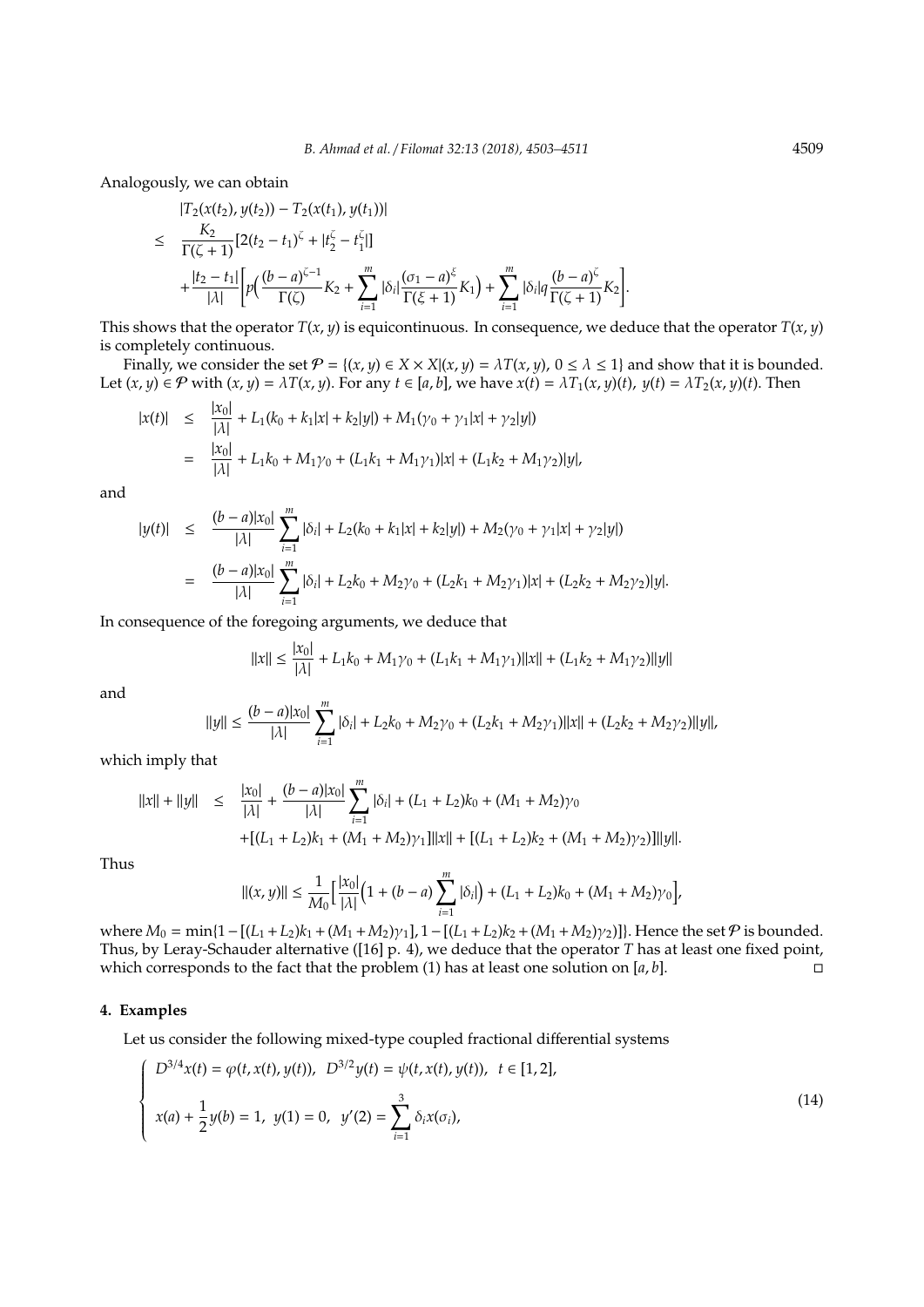where  $\xi = 3/4$ ,  $\zeta = 3/2$ ,  $p = 1$ ,  $q = 1/2$ ,  $x_0 = 1$ ,  $\delta_1 = 1/4$ ,  $\delta_2 = 1/2$ ,  $\delta_3 = 3/4$ ,  $\sigma_1 = 5/4$ ,  $\sigma_2 = 3/2$ ,  $\sigma_3 = 7/4$ , With the given data, it is found that  $L_1 \approx 1.395874$ ,  $L_2 \approx 0.615619$ ,  $M_1 \approx 0.537323$ ,  $M_2 \approx 1.961230$ . **(1)** In order to illustrate Theorem 3.1, we take

$$
\varphi(t, x, y) = \frac{e^{-t}}{\sqrt{3+t^2}} \Big( \frac{|x|}{1+|x|} + \tan^{-1} y \Big) + \cos t, \quad \psi(t, x, y) = \frac{1}{(5+t^4)} \Big( \sin x + |y| \Big) + e^{-t}, \tag{15}
$$

which clearly satisfy the condition  $(H_1)$  with  $\ell_1 = 1/2e$  and  $\ell_2 = 1/6$ . Moreover  $(L_1 + L_2)\ell_1 + (M_1 + M_2)\ell_2$  < 0.786419. Thus the hypothesis of Theorem 3.1 holds true and consequently there exists a unique solution of the problem (14) with  $\varphi(t, x, y)$  and  $\psi(t, x, y)$  given by (15) on [1, 2]. **(2)** In order to illustrate Theorem 3.2, we take

$$
\varphi(t, x, y) = e^{-2t} + \frac{1}{8}x\cos y + \frac{e^{-t}}{3}\sin y,
$$
  

$$
\psi(t, x, y) = t\sqrt{t^2 + 3} + \frac{e^{-t}}{3\pi}x\tan^{-1}y + \frac{1}{\sqrt{48 + t^2}}y.
$$
 (16)

It is easy to check that the conditions  $(H_2)$  is satisfied with  $k_0 = 1/2e$ ,  $k_1 = 1/8$ ,  $k_2 = 1/3e$ ,  $\gamma_0 = 2\sqrt{7}$ ,  $\gamma_1 =$  $1/6e$ ,  $\gamma_2 = 1/7$ . Furthermore,  $(L_1 + L_2)k_1 + (M_1 + M_2)\gamma_1 \approx 0.404631 < 1$  and  $(L_1 + L_2)k_2 + (M_1 + M_2)\gamma_2 \approx 1/7$ 0.603598 < 1. Clearly the hypotheses of Theorem 3.2 are satisfied and hence the conclusion of Theorem 3.2 applies to problem (14) with  $\varphi(t, x, y)$  and  $\psi(t, x, y)$  given by (16).

## **5. Conclusions**

We have developed the criteria ensuring the existence and uniqueness of solutions for a new class of nonlocal multi-point boundary value problems of mixed-type coupled fractional differential equations on an arbitrary domain. The introduction of arbitrary domain extends the scope of the present work as it can be specialized to any fixed domain. Moreover, some special results follow for the mixed coupled system on the arbitrary domain by fixing the parameters involved in the boundary conditions. For instance, by taking  $q = 0, p \neq 0$ , our results correspond to the nonlocal conditions of the form:  $x(a) = x_0/p$ ,  $y(a) = 0$ ,  $y'(b) = \sum_{i=1}^m \delta_i x(\sigma_i)$ . In case we we take  $p = 0$ ,  $q \neq 0$ , we get the results for the boundary conditions of the form:  $y(b) = x_0/q$ ,  $y(a) = 0$ ,  $y'(b) = \sum_{i=1}^{m} \delta_i x(\sigma_i)$ . Letting  $\delta_i = 0$ ,  $i = 1, 2, ..., m$  in the results of this paper, we obtain the results for the boundary condition:  $px(a) + qy(b) = x_0$ ,  $y(a) = 0$ ,  $y'(b) = 0$ . It is imperative to mention that aforementioned special cases for the mixed coupled fractional differential system on the arbitrary domain are all new results.

**Acknowledgements.** This project was funded by the Deanship of Scientific Research (DSR), King Abdulaziz University, Jeddah, Saudi Arabia under grant no. (KEP-MSc-10-130-39). The authors, therefore, acknowledge with thanks DSR technical and financial support.

#### **References**

- [1] P.J. Torvik, R.L. Bagley, On the appearance of the fractional derivative in the behavior of real materials, *J. Appl. Mech.* **51** (1984), 294-298.
- [2] R.L. Magin, *Fractional Calculus in Bioengineering*, Begell House Publishers, 2006.
- [3] A.A. Kilbas, H.M. Srivastava, J.J. Trujillo, *Theory and Applications of Fractional Di*ff*erential Equations*, North-Holland Mathematics Studies, 204. Elsevier Science B.V., Amsterdam, 2006.
- [4] J. Klafter, S. C Lim, R. Metzler (Editors), *Fractional Dynamics in Physics*, World Scientific, Singapore, 2011.
- [5] A. Carvalho, C.M.A. Pinto, A delay fractional order model for the co-infection of malaria and HIV/AIDS, *Int. J. Dynam. Control* **5** (2017), 168-186.
- [6] B. Ahmad, A. Alsaedi, S.K. Ntouyas, J. Tariboon, *Hadamard-type Fractional Di*ff*erential Equations, Inclusions and Inequalities*, Springer, Cham, 2017.
- [7] M. Faieghi, S. Kuntanapreeda, H. Delavari, D. Baleanu, LMI-based stabilization of a class of fractional-order chaotic systems, *Nonlinear Dynam.* **72** (2013), 301-309.